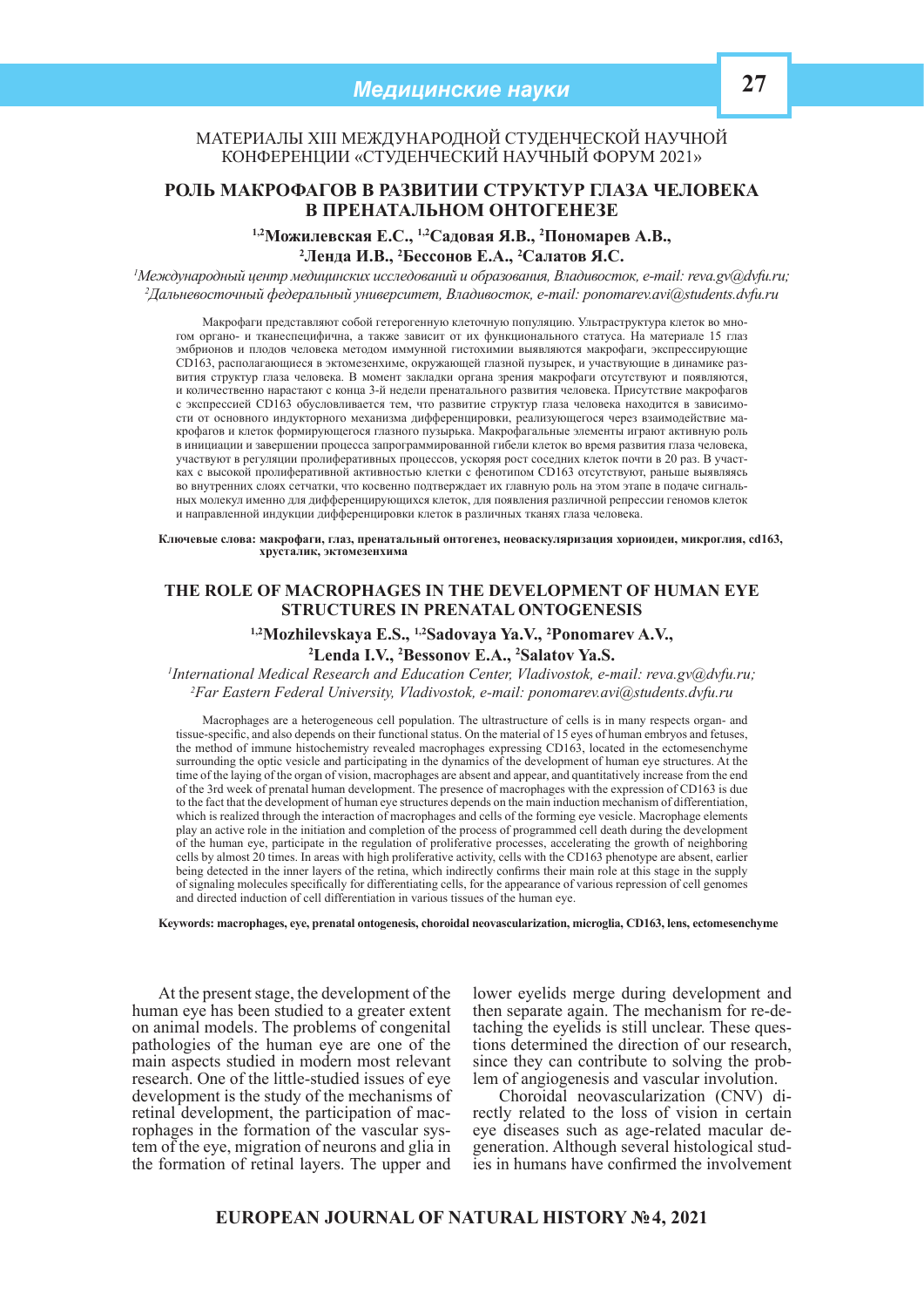of macrophages in the formation of CNV, the exact mechanisms are still not fully understood, the submission can only be based on a consideration of this process in human ontogenesis. Comprehensive insights can enable the control of key targets in these complex eye

development processes [1].<br>Even in the wall of the yolk sac, the mechanism for the formation of blood vessels and blood cells is triggered. Embryonic hematopoi- esis is a process of development and renewal of blood; it begins in the first hours after fertiliza- tion and continues in the early stages of human prenatal development. During the entire period of antenatal development, there is a massive death and renewal of blood cells. In this case, dead cells are replaced with new ones in an equivalent ratio. During hematopoiesis, leu-<br>kocytes are produced in the first hours of life, but we will focus on the reproduction of mono-<br>cytes, which in the process of their development become tissue macrophages. In postembryonic development, the activation of monocytes is enhanced under the action of a variety of sig- naling molecules that cause the differentiation of monocytes into various functional types. Af- ter the formation of monocytes, no more than 5% of their population enters the blood, where it circulates from 8 hours to 4 days, the rest is in the extravascular pool in order to turn into various types of macrophages and acquire new specialization, for example, in the nervous tis-<br>sue, monocytes turn into microglia. All this is a single monocytic-macrophage system.

Microglia cells originate directly from blood monocytes or perivascular macrophages, that is, they are characterized by mesodermal origin. Microglia are cells of non-neuronal origin that are found in the central nervous system. Thus, they can also be attributed to the macrophage-monocytic system. Microglial cells have a high ability to migrate and multiply. Inactivated microglia are small cells with characteristic processes with perpendicularly branching branches, which make it possible to recognize various agents in their environment just with the help of specialized membrane receptors located on the processes. During apoptotic and inflammatory processes, microglia are activated, while the shape of the cells undergoes strong changes. When activated, they release numerous processes that resemble amoeba lamellipodia [2].

Researchers Tao Huang, Jianlin Cui, Lei Li, Peter F Hitchcock and Yuhao Li indicate that in zebrafish, early macrophages migrate from the yolk sac to the brain and retina 26- 30 hours after fertilization (hpf) and transform into microglia after 55-60 hpf. The migration of macrophages into the central nervous system requires signaling by the receptor for

factor-1 stimulating macrophage colonies (csf-1r), which is encoded by the fms gene. It has been established that targeted knockdown of csf-1r morpholino oligonucleotides delays the migration of macrophages from the yolk sac<br>to the retina, and this delay in macrophage migration leads to microphthalmia, delayed exit from the cell cycle among retinal progenitors, and lack of neuronal differentiation. If em- bryos survived under conditions of morphodependent inhibition, translation was lost, and microglia re-migrated into the retina, and neuronal differentiation was partially restored. However, there is no reliable data on whether microglial migrants had phagocytic activity? To solve this problem, further deeper research is required [3]. It is not excluded that vitamins of the B group may be of great importance for phagocytic activity, namely folic acid, which is necessary for the synthesis of nucleoproteins and promotes the processes of maturation and cell division. With a deficiency of B vitamins and internal Castle factor, dystrophy of human retinal cells may develop in prenatal ontogen- esis. Maintaining the process of synthesis and timely maturation of monocytes is a complex, genetically determined system. At the same time, serious violations of this process lead to abnormal development of the vital structures of the human eye [4].

**Purpose of our research** was to obtain new data and information on the role of macrophages in the morphogenesis of the human ret-<br>ina, contributing to the development of patho-<br>genetically based strategies in the prevention and treatment of disorders of the development of the organ of vision.

#### **Material and methods**

The study was performed taking into account the provisions of the Helsinki Declaration (2000, 2013) and with the permission of the ethical committee of the Far Eastern Federal University. The localization of CD163 positive cells in the dynamics of development of the structures of the human eye was revealed using the material of 15 human embryonic and fetal eyes by the method of immune histochemistry. Stained sections of biopsy specimens were performed according to classical protocol for a method using hematoxylin and eosin.

#### **Results of analysis of literature data**

It is known that the only ocular field is formed in the center of the front of the neural plate during gastrulation; it is character-<br>ized at the molecular level the expression "eye field transcription factors". The single field of the eye is divided into two, forming the optic vesicle, and then (under the influence of the lens placode) the optic cup. The lens develops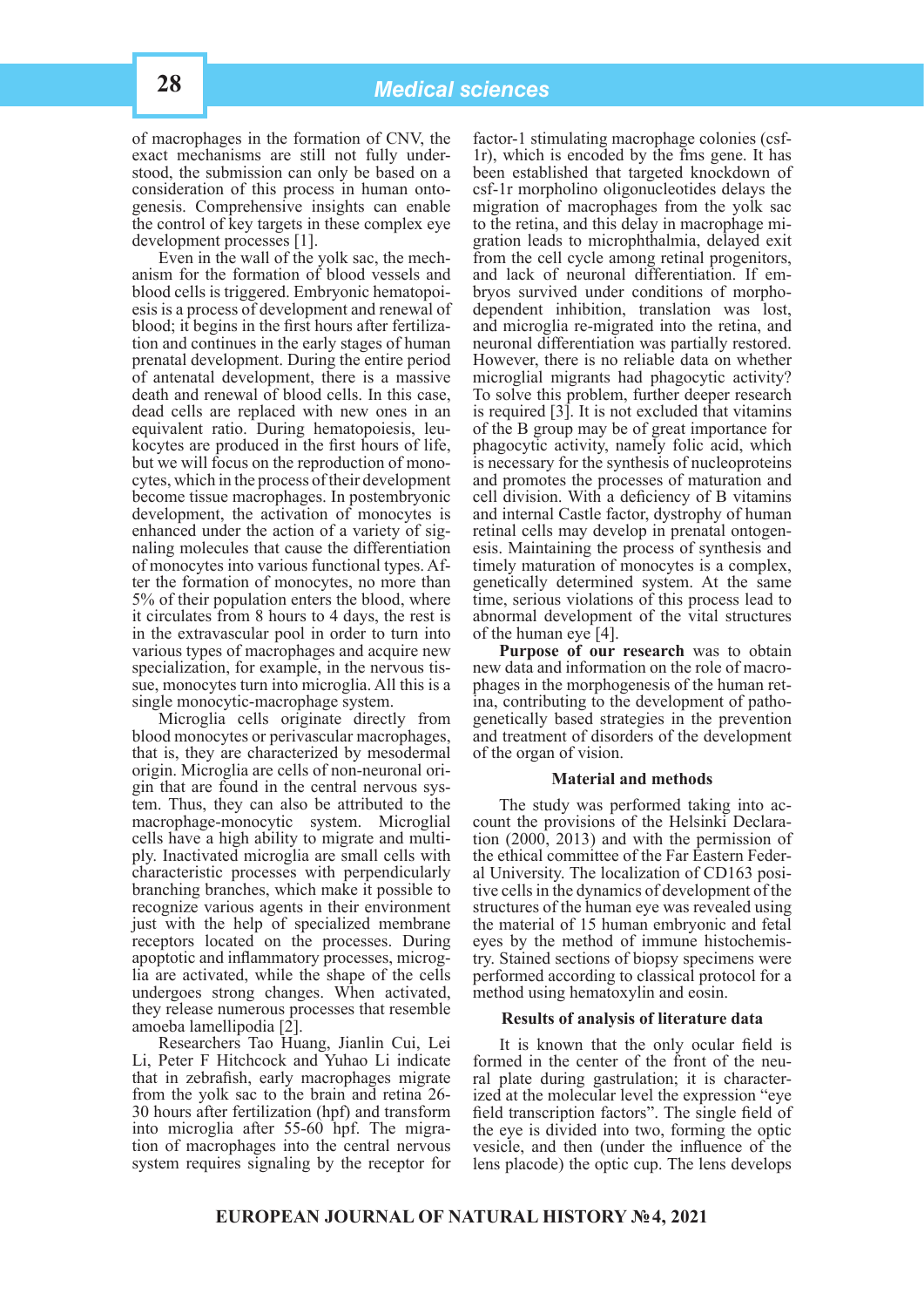# *Медицинские науки* **29**

from the lens placode (superficial ectoderm) under the influence of the underlying optic bubble. PAX6 acts as a major control gene in this phase and activates genes encoding cytobrane proteins. It is known that the endothelial growth factor is affiliated with PAX1, which is responsible for the axial organization of the human embryo organism; therefore, it is functionally linked directly to macrophages that secrete VEGF [5]. The cornea forms from the

particles, which are rapidly phagocytosed, after which they disintegrate and are thrown into the lumen of the organ. On histological preparations, apoptosis can be detected only in cases of its severity [7]. Unlike necrosis, apoptosis is not accompanied by an inflammatory reaction, which also complicates its histological identification. The apoptosis of cells of these structures and their phagocyto- sis are triggered with the participation of mac- rophages (fig. 1).



*Fig. 1. Macrophages in the developing vitreous humor of a human fetus for 10 weeks. Immune histochemistry for the detection of CD68 positive cells. Phagocytosis of children of the mesenchymal vitreous body. Magnification x400*

superficial ectoderm, and cells from the periocular mesenchyme migrate into the cornea, giving rise to the future corneal stroma. In the same way, the iris and ciliary body are formed from the optic cup. The outer layer of the optic cup becomes pigmented retinal epithelium, while the bulk of the inner layer of the optic cup later forms the neural retina with six different cell types, including photoreceptors. Although fish, unlike higher vertebrates, are capable of growth throughout their life, the environment is also an important factor in controlling the development of eyes in this group, and eye development is not strictly genetically determined [6].

Many structures in the developing eye are temporary and undergo involution during development, including through apoptosis. Cells undergoing apoptosis look like oval clusters with intensely stained cytoplasm and dense chromatin contained in the nucleus. The shrinking of the cell, and then the lysis of the organelles leads to the formation of apoptotic

Tunica vasculosa lentis (TVL) is a temporary vasculature surrounding the developing lens that regresses prenatally in humans and is a prime example of regulated involution. Research has shown that macrophages play an active role in initiating and completing the process of programmed cell death during human eye development. Macrophages are called professional phagocytes because their main role is phagocytosis. The process of phagocytosis in the structures of the human eye is complex and poorly understood today. It has also been suggested that macrophages around the developing lens are likely to migrate into the neural retina and differentiate into microglia after completing their role as removal [8].

The retinal ganglion cells grow in the direction of the optic nerve to form the optic tract. Cellular processes during eye development known in frogs, zebrafish, chickens, and mice, as well as established differences between species, represent directions in the study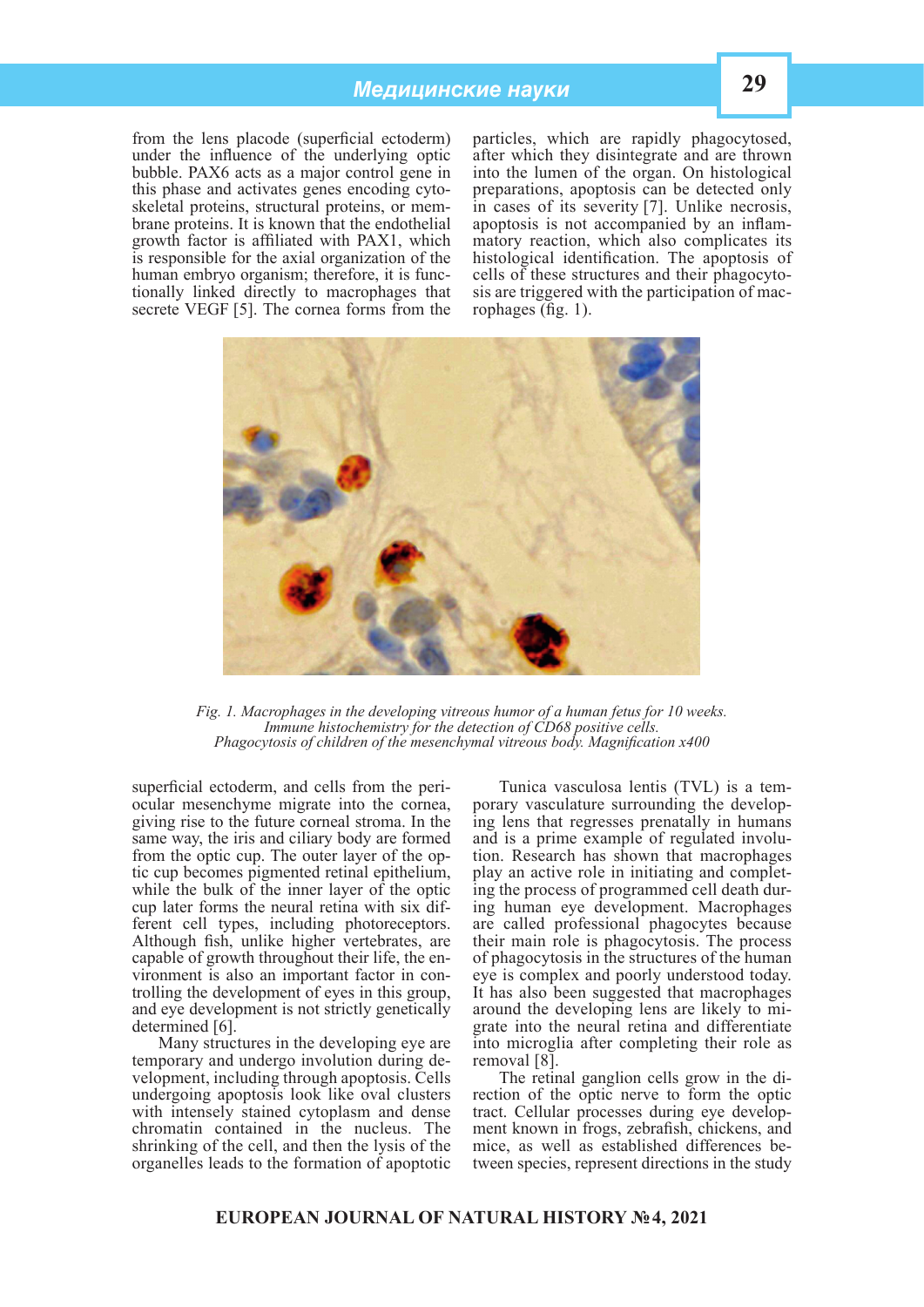of missing links for future research. It was found that macrophages expressing CD163, located in the ectomesenchyme surrounding the optic vesicle, were detected in the head section of the human embryo from the end of the 3rd pression of CD163 is due to the fact that the development of human eye structures depends on the main induction mechanism of differen- tiation, which is realized through the interac- tion of macrophages and cells of the forming eye vesicle. Macrophages secrete TGF-beta, are able to phagocytose IgG-associated latent TGF-beta complexes, and release active TGFbeta into the extracellular matrix to induce apoptosis of various cell types through signal- ing pathways: SMAD and DAXX. TGF-beta activation depends on various factors that ac- tivate signaling pathways. We noted that in ar- eas with high proliferative activity, cells with the CD163 phenotype are absent, earlier being detected in the inner layers of the retina, which indirectly confirms their main role at this stage in the supply of signaling molecules specifical- ly for differentiating cells, for the appearance of various repression of cell genomes and di- rected induction of cell differentiation in vari- ous tissues of the human eye [9].

Complex immunological relationships based on the principles of direct and feedback arise and form between the body of the mother and the fetus. These relationships ensure cor- rect harmonious development. The relevance of the study of the development of the human eye is the basis of immunological studies and can reveal most of the causes that are complications in the development of the human eye. For this purpose, clinical studies of quantitative indicators of two parameters of cellular health are being tested: the activity of the production of intracellular nitric oxide (by the fluorescence of the oxidative dye DAX-J2 Orange) and cell death (by the penetration of 7-AAD cells). With the introduction of this method into work, it is possible to obtain statistically reliable results in terms of the percentage and concentration of cells: living, living with active nitric oxide, dead, dead with active nitric oxide for the total number of cells with high nitric oxide activity, which can be one of the functional criteria. the activity of the immune system of the mother and the developing fetus [10].

Both apoptotic cells and macrophages are identified in the area of the eyelid junction and during cell proliferation (fig. 2). In the tissues of the choroid, in the formation zone of the anterior chamber of the eye, TUNEL-positive cells and immunohistochemically positive macrophages were also found at this stage. This suggests that apoptosis, like phagocytosis, can also play an important role in providing space for the proliferation of newly organized epi- dermal cells without wide intercellular spaces. In addition, it is recognized that the progres- sive differentiation of epithelial cells from the skin of the eyelids to the connective region of the conjunctiva may also play a role in eyelid separation [11].



*Fig. 2. Apoptosis of the eye structures of a human fetus at 14 weeks. Vascular involution. Immune histochemistry to identify cells expressing CD68. Magnification x400*

# **EUROPEAN JOURNAL OF NATURAL HISTORY №4, 2021**